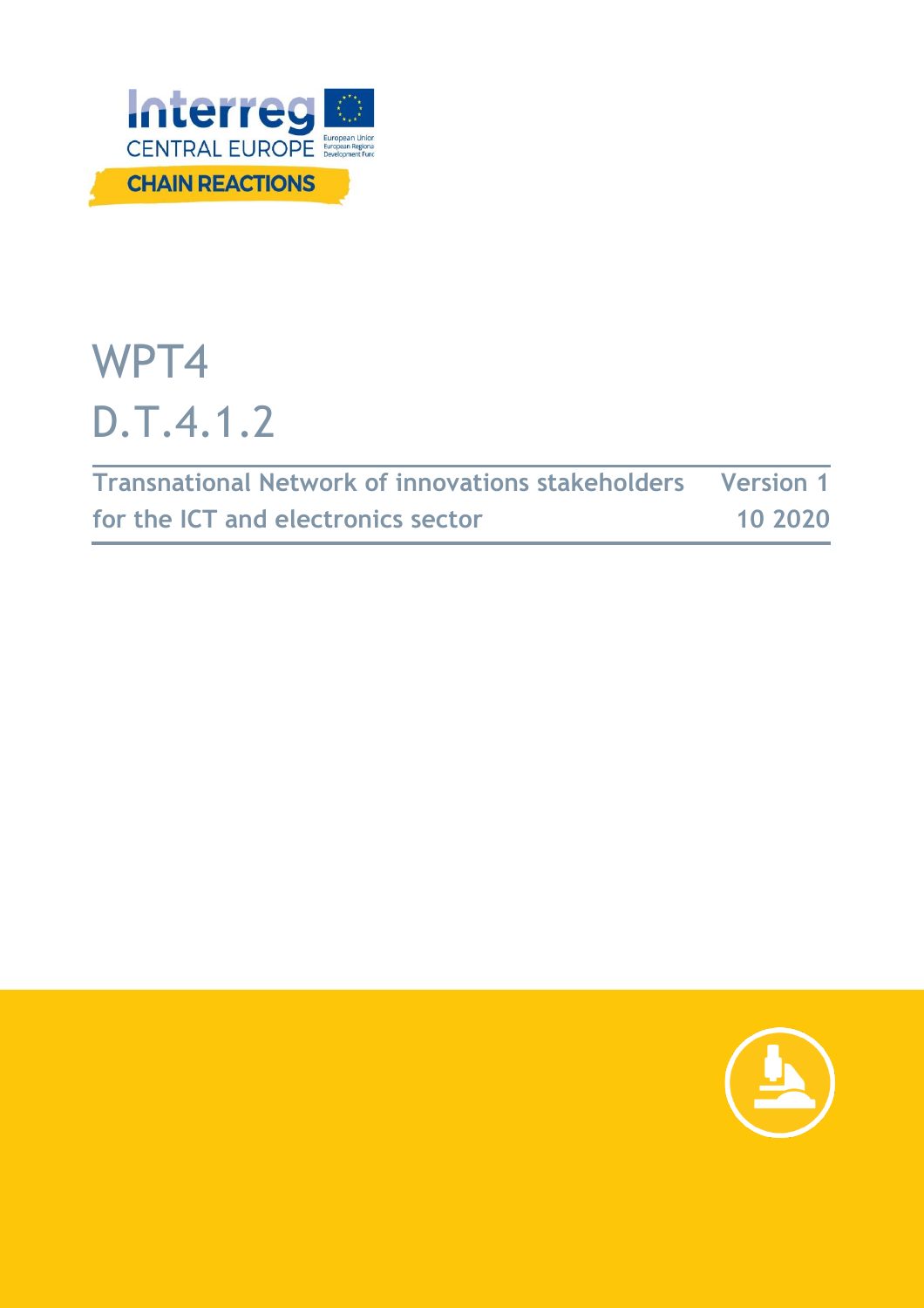



| <b>Project information</b>               |                                                                                                                             |  |  |  |
|------------------------------------------|-----------------------------------------------------------------------------------------------------------------------------|--|--|--|
| Project Index Number:                    | CE1519                                                                                                                      |  |  |  |
| Project Acronym:                         | <b>CHAIN REACTIONS</b>                                                                                                      |  |  |  |
| Project Title:                           | Driving smart industrial growth through value chain innovation                                                              |  |  |  |
| Website:                                 | https://www.interreg-central.eu/Content.Node/CHAIN-REACTIONS.html                                                           |  |  |  |
| Start Date of the Project:               | 01.04.2019                                                                                                                  |  |  |  |
| Duration:                                | 36 Months                                                                                                                   |  |  |  |
| <b>Document Control page</b>             |                                                                                                                             |  |  |  |
| Deliverable Title (overall):             | D.T.4.1.1-5 - Transnational Networks of innovations stakeholders (TNIS)                                                     |  |  |  |
| Deliverable Title                        | D.T.4.1.2 - Transnational networks of innovations stakeholders in the ICT                                                   |  |  |  |
| (ICT and electronics):                   | and electronics sector                                                                                                      |  |  |  |
| Lead Contractor of the De-<br>liverable: | PP2 - Styrian Technology Park                                                                                               |  |  |  |
| Responsible PP duo of spe-               | PP4 - CCE-ZCC                                                                                                               |  |  |  |
| cific TNIS:                              | PP8 - KEITVA                                                                                                                |  |  |  |
| Authors:                                 | [Please include the names of the authors of the document according to<br>the following options:<br>CCE-ZCC<br><b>KEITVA</b> |  |  |  |
| <b>Contractual Delivery Date:</b>        | 30.09.2020 - 31.03.2022                                                                                                     |  |  |  |
| <b>Actual Delivery Date:</b>             | 20.11.2020.                                                                                                                 |  |  |  |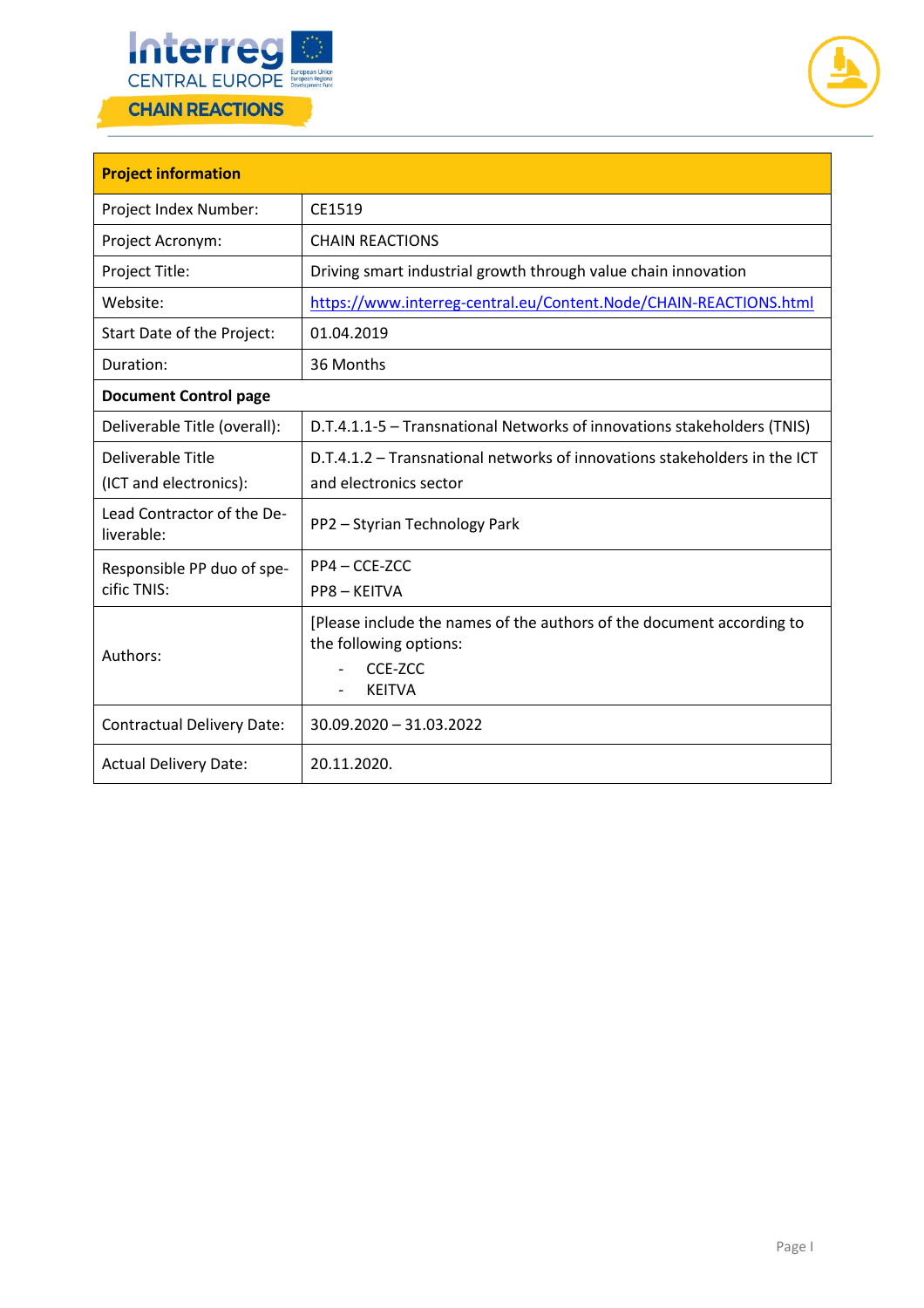



# **Table of content**

| $\mathbf{2}$ |  |  |
|--------------|--|--|
|              |  |  |
|              |  |  |
|              |  |  |
|              |  |  |

# **Abbreviations**

- IGA Innovation and Growth Alliance
- PESTEL Political, Economic, Social, Technological, Environmental and Legal factors
- PP Project Partner
- RDI Research, Development and Innovation
- RIS3 Regional Strategy for Research and Innovation for Smart Specialisation
- SME Small and Medium Enterprise
- TEP Transregional Exploitation Plan
- TIIA Transnational Industrial Innovation Agenda
- TIIR Transnational Industrial Innovation Roadmap
- TNIS Transnational networks of innovations stakeholders
- TOSC Transnational open collaboration space
- WPT Work Package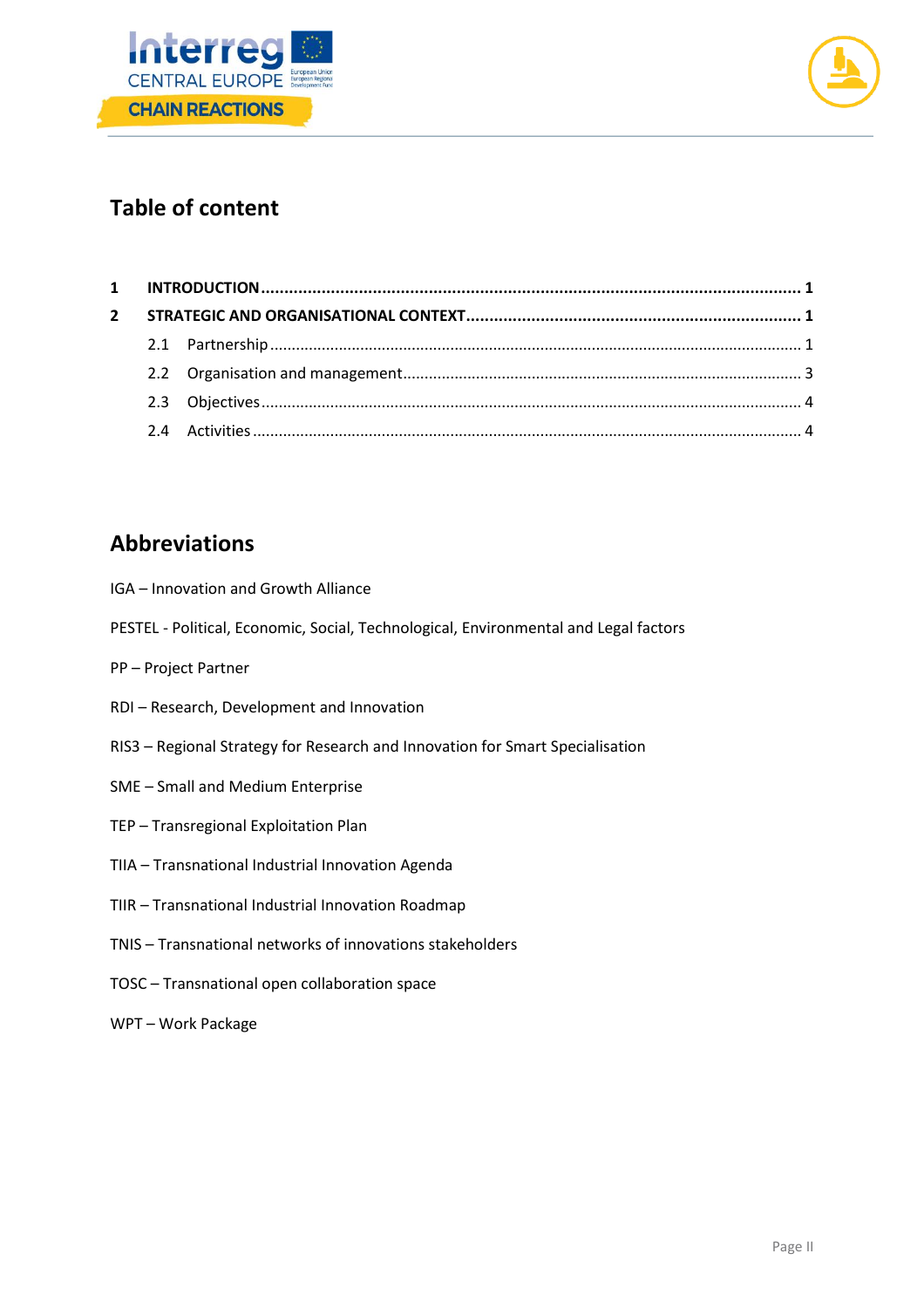



## <span id="page-3-0"></span>**1 INTRODUCTION**

CHAIN REACTIONS project addresses the challenge for industrial regions not benefitting from innovation activities from large leading corporations to increase regional capacity to absorb new knowledge and turn it into competitiveness edge and business value. There is a strong need to help SMEs to overcome capacity shortages for innovation and integration into transnational value chains. The project aims at empowering regional ecosystems with the knowledge and tools to help businesses overcome those barriers and generate sustained growth through value chain innovation.

Building on the developed regional IGAs (WPT2) and the models and instruments (WPT1) tested in pilots (WPT3), the PP4 CCE-ZCC and PP8 KEITVA are setting-up transnational networks of innovations stakeholders (TNIS) in the selected industrial sectors of ICT and electronics. The developed transnational network will perform jointly a foresight exercise (workshops) and develop the previous results into industrial innovation roadmaps, i.e. trends and expected innovations over time (5-10 years), forming the basis for collaborative value chain innovation processes.

Following the regional IGAs' actions of the support and implementation of transnational pilots aiming at supporting value chain innovation (WPT3), the main activities of transnational networks of innovations stakeholders are to develop transregional innovation networks and agendas (WPT4) in selected industrial sectors, in particular to contribute to the following project outputs:

- O.T4.1 Thematic industrial innovation roadmaps;
- O.T4.2 Thematic innovation agendas;
- O.T4.3 Thematic transnational exploitation plans and open collaboration spaces.

## <span id="page-3-1"></span>**2 STRATEGIC AND ORGANISATIONAL CONTEXT**

Transnational network of innovations stakeholders for the ICT and electronics sector builds its strategy on the performed Value Chain Analysis on one hand, and developed Transnational Pilot on the other, presenting the main guidelines for planning and implementing defined sectoral actions.

Value chain analysis builds on the results of a combination of classic methods (Porter's Five Forces, PESTEL analysis, Business Model Canvas) with the specific approach of CHAIN REACTIONS (innovation drivers) and the regional specificities of the target environment. The main aim of the transnational pilot was to define collective actions to implement the potentials for value chain innovation processes identified during the value chain analysis of ICT and electronics sector carried out within the project.

Pilot enables the project partners and their key regional stakeholders to deepen their knowledge of value chain innovation processes in general and a deep understanding on how they apply specifically in regional businesses and value chains. By using the models and instruments developed they will reach autonomy in the use of models and instruments for supporting and monitoring innovation in their home region and will be able to contribute to transnational innovation processes.

<span id="page-3-2"></span>Thanks to the Value Chain Analysis of the ICT sub-sector as well as the Identification of innovation potential through Transnational Pilot we can say that the ICT sector in Croatia and Slovakia is characterized by constant and rapid changes. It has the potential to bring large benefits in terms of productivity and economic development, but it can also lead to inequality and exclusion.

Innovation potential of the sector is huge, especially the digital startups can significantly help to attract the young generation - skillful graduates of high schools and universities, boost an innovative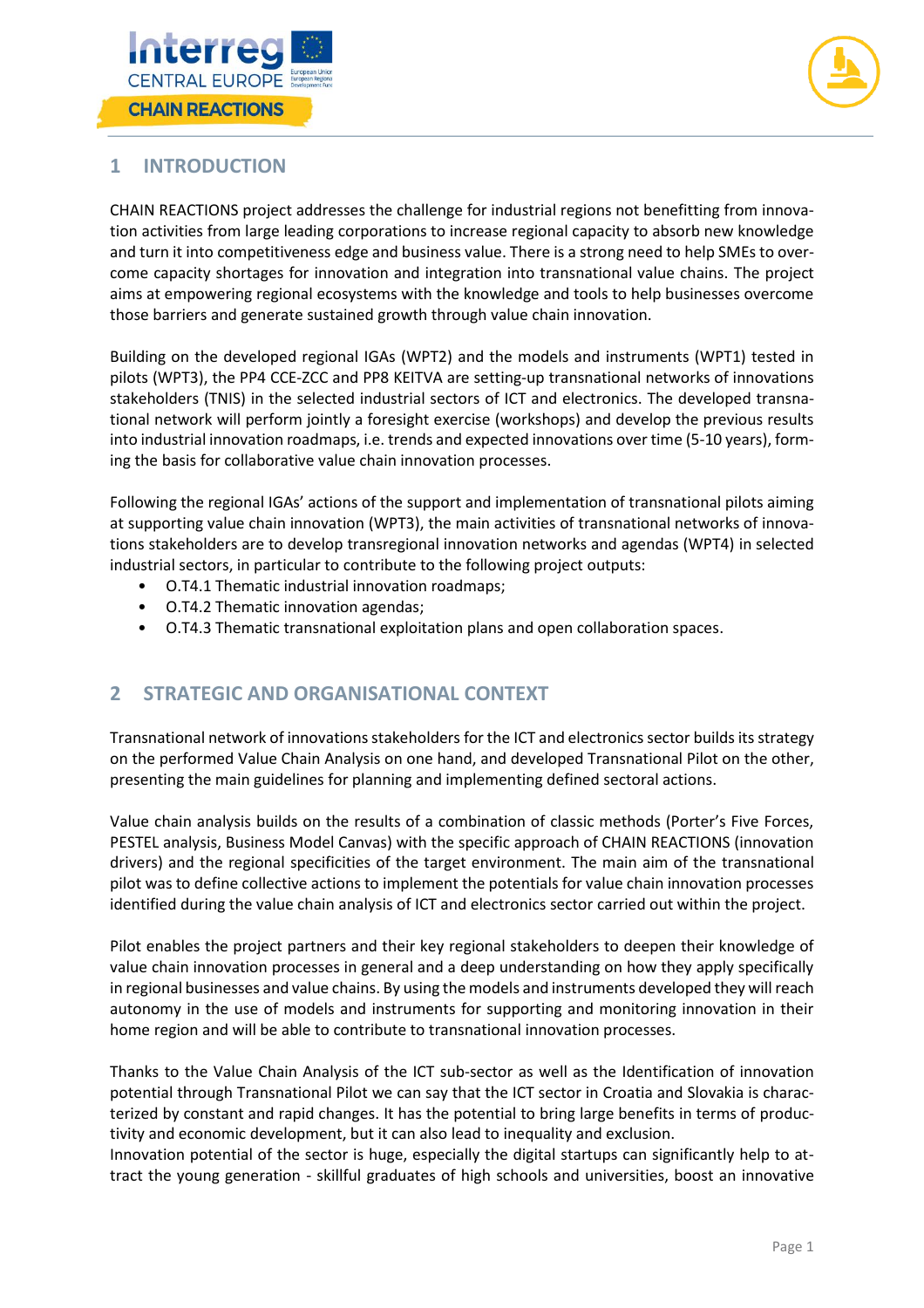



culture in both countries and foster innovation. Any support to this sector will return in the short term as a result for the entire economy. Although it may seem easy to enter the computer programming market, as it does not require large input costs, there are also some barriers. Existing companies have already established business relationships, as well as companies are less interested in lowering their prices because they are aware of market volatility, rapid changes in platforms and outdated knowledge.

IT companies have established very successful cooperation with universities, which raise awareness about studying IT and offer internships within their companies. Rapid changes in customer requirements and tastes, which is often the case in the IT industry, can have an impact on those companies that are not flexible enough which COVID just confirmed. It is often the case that smaller but more flexible companies adapt more easily to these changes than large companies.

The ICT sector is a key economic driver of the 21st century and it is one of the fastest growing industries in the world. Croatia and Slovakia are no exception, where ICT sector brings job opportunities of a new quality, diversifies the national economic structure, sup-ports export performance and helps the country to build a knowledge-based economy. By generating new technologies applicable to a wide range of other sectors, the sector of ICT plays a strategic role in the promotion of growth, innovation development and competitiveness. ICT sector has a solid position in Croatian and Slovak economy that is demonstrated by the presence of foreign owned companies as well as strong domestic companies and has significant potential for the growth of the countries' GDP.

**In Croatia** companies in the computer programming sub-sector mostly fall, by size, into the microenterprise category. Small businesses, especially software start-ups, are the largest generator of new jobs in the IT industry. There are four large companies operating in this sub-sector, 12 medium-sized, 202 small and about 2600 micro companies. Four large companies generate about 15% of total revenues. MSMEs are responsible for the other 85% of total income, employing around 13,000 people or 92% of the entire sub-sector. Connecting the Croatian IT sector with foreign business partners is of great importance, especially in the context of the current business situation caused by the COVID-19 pandemic. IT companies can deliver their products and services "easier" than most other sectors, and they practically do not need to adapt to the new business conditions. It should also be noted that clusters have been identified in the Croatian ICT sector as a platform for improving the sector's competitiveness and economic growth and development. In many strategic documents of the Government of the Republic of Croatia, clusters stand out as a model of competitiveness growth and Croatia's policy is in line with the policies of the European Union in order to contribute to strengthening European competitiveness as an EU member state.

In **Košice** the ICT industry has become more significant in the regional economic structure in the last two decades as seen in the increasing number and size of ICT firms in the region. In the Košice region, more than 14% of all Slovak ICT sector employees are working, in comparison to only 4 – 6% in other Slovak regions. In the last analysis 70 percent of ICT firms located in the Košice region are concentrated in the regional capital city Košice. The IT sector in Košice includes a wide range of services. Some of them are: systems architecture, design and development of databases, networking, application development, testing, documentation, maintenance and hosting, operational support and security services. IT companies employ more than 15 000 people in Košice, with the largest employers in the region are: T - Systems Slovakia, AT&T Global Network Services, NESS KDC, GlobalLogic Slovakia, IBM, FPT Slovakia, Diebold / Nixdorf, Siemens Healthineers Slovakia, NATEK, Antik Telecom etc. In Košice region, 80% of all companies are focused on core IT development or programming. 40% of all employees in the ICT sector are the ICT specialist focused on the software development. According the Global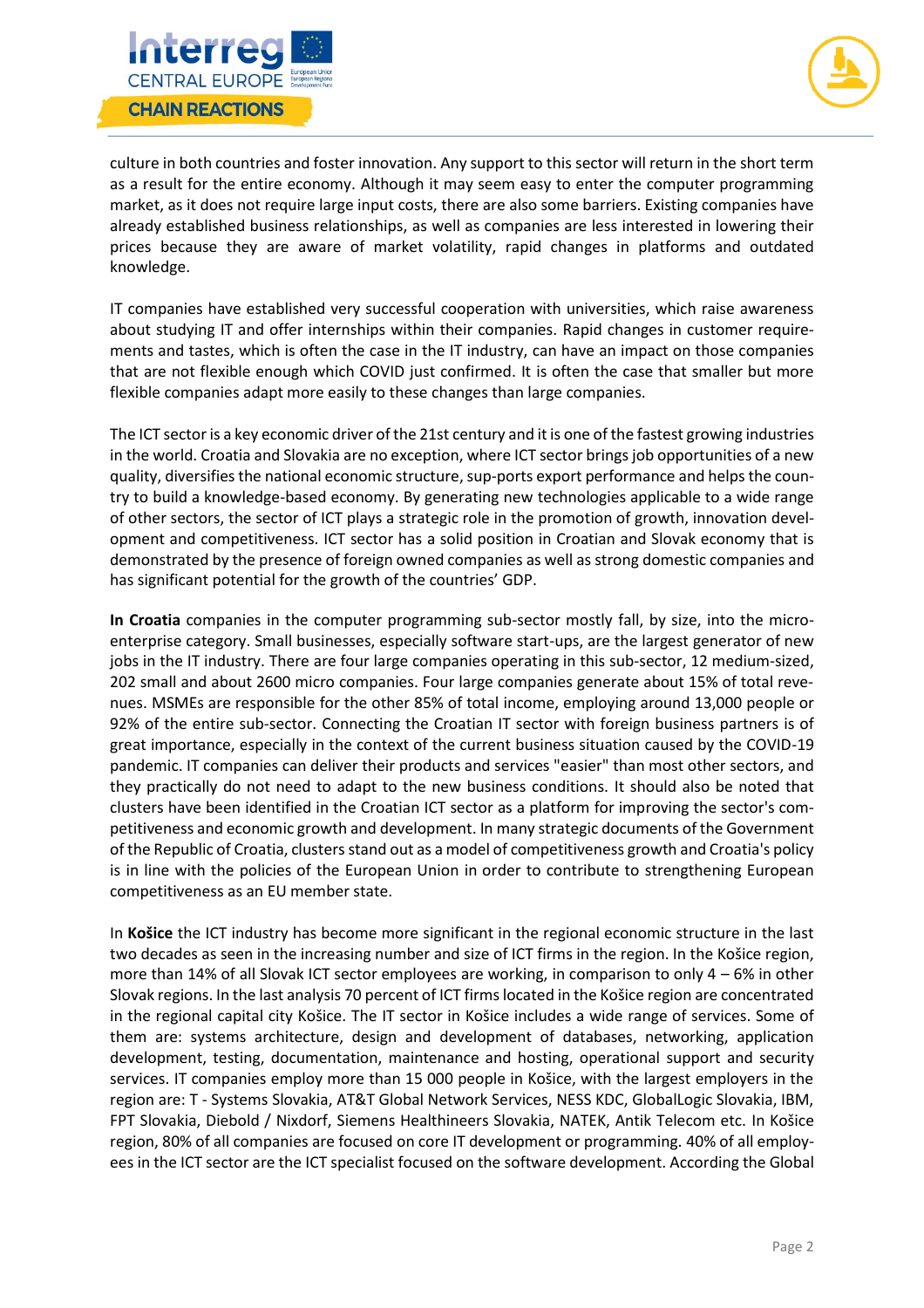



Innovation Index, published by the Organisation for Economic Cooperation and Development (OECD), Slovakia innovates in the IT sector the most.



Transnational network of innovations stakeholders for the ICT and electronics sector is based on the quintuple helix system, representing knowledge as the core of the system which (circulating between societal subsystems) changes to innovation and know-how in a society (knowledge society) and for the economy (knowledge economy). Respecting the quintuple helix TNIS builds its operation on five subsystems (helices): education and economic system, natural environment, media-based and culture-based public (also 'civil society'), and the political system, emphasising the efforts on RDI, entrepreneurship and supporting public sector.

The network is consisted of the following partners:

| Region 1 (PP4)          |    | 1. ICT Cluster Croatia                                       |
|-------------------------|----|--------------------------------------------------------------|
| [Croatia, CCE-ZCC]      |    | Zadar County – Department for Economy, Tourism, Infra-<br>2. |
|                         |    | structure and EU Funds                                       |
|                         |    | University of Zadar, Department of Economics<br>3.           |
|                         |    | Printshop d.o.o. - SME<br>4.                                 |
|                         |    | AB OVO d.o.o. - SME<br>5.                                    |
|                         |    | Inovacija – Business support organisation<br>6.              |
|                         |    | HSTec d.d. - SME<br>$7_{\cdot}$                              |
|                         |    | 8. Futuro – SME                                              |
| Region 2 (PP8)          |    |                                                              |
| Slovakia, KEITVA        | 1. | Košice region                                                |
|                         | 2. | Deutsche Telekom                                             |
|                         | 3. | Globallogic Slovakia                                         |
|                         | 4. | Technical University in Košice                               |
|                         | 5. | University of Pavol Jozef Safarik in Kosice                  |
|                         | 6. | Promiseo - SME                                               |
|                         | 7. | U.S.Steel Košice                                             |
|                         | 8. | Matsuko - SME                                                |
| Other partners [in case |    | [please, list the partners from other regions / countries]   |
| they exist]             | 1. | Name of partner, region, country                             |

### <span id="page-5-0"></span>**2.1 Organisation and management**

Management and coordination of ICT and electronics TNIS is provided by project partner duo PP4 – CCE-ZCC and PP8 – KEITVA. The management structure of the network is based on democratic principles, where all partners are equal.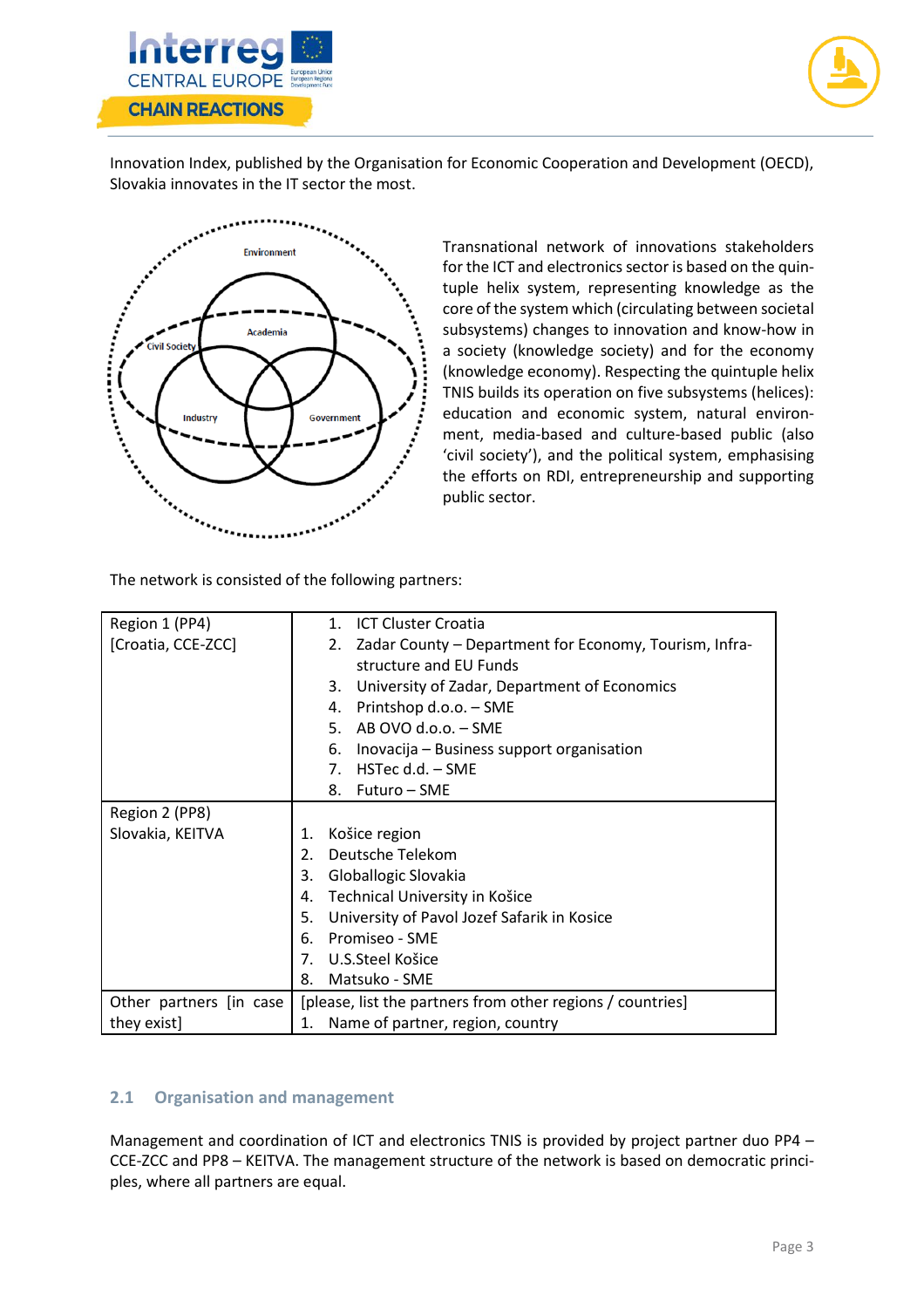



For the project period, the above PP duo takes over the management role and acts as coordinators responsible for managing the operations and disseminating information among the network partners. The network coordinators are at the same time responsible for operational and technical matters in order to ensure the functioning of the network. After the project conclusion, the network partnership may reaffirm the existing ones or select a new network coordinator(s).

It is highly recommended that network partners provide professional support to the operation of the network in accordance with their professional competencies.

TNIS plays an important role as a regional and transnational promoter of value chain innovation in the ICT and electronics sector. The network will promote and guide the establishment of sustainable Transnational open collaboration space with a view to putting the set objectives into practice.

### <span id="page-6-0"></span>**2.2 Objectives**

**General objectives** of TNIS are to:

- Support and manage the creation of truly transnational value chain based open spaces for collaboration for RIS3 implementation in the ICT and electronics sector
- Ensure the sustainability of the project outputs beyond the project.

**Specific objectives** of TNIS are to:

- Ensure on-going management and coordination of the ICT and electronics sector value chain innovation partnership;
	- Organise, support and manage the ICT and electronics sector related:
		- o Elaboration of Thematic industrial innovation roadmap;
		- o Elaboration of Thematic innovation agenda;
		- o Elaboration of thematic transregional exploitation plan;
		- o Creation and operation of Transnational open collaboration space.

#### <span id="page-6-1"></span>**2.3 Activities**

The main activities of the initial phase of building open collaboration spaces for transnational RIS3 implementation of the ICT and electronics sector are:

- Organisation and implementation of **Transnational industrial innovation roadmap workshops**. Each TNIS should organise and implement two online workshops in order to perform a foresight exercise and identify relevant trends. The outcomes of the workshops will serve as content outlines for elaboration of industrial innovation roadmaps.
- Elaboration of **Transnational industrial innovation roadmap** (TIIR). TIIR will present the possible evolution paths of the considered value chains and innovations over a period of 5-10 years.
- Organisation and implementation of **Industrial innovation workshop**, to collect the relevant inputs for elaboration of transnational industrial innovation roadmap and agenda, including the survey addressing all target sectors in each project region.